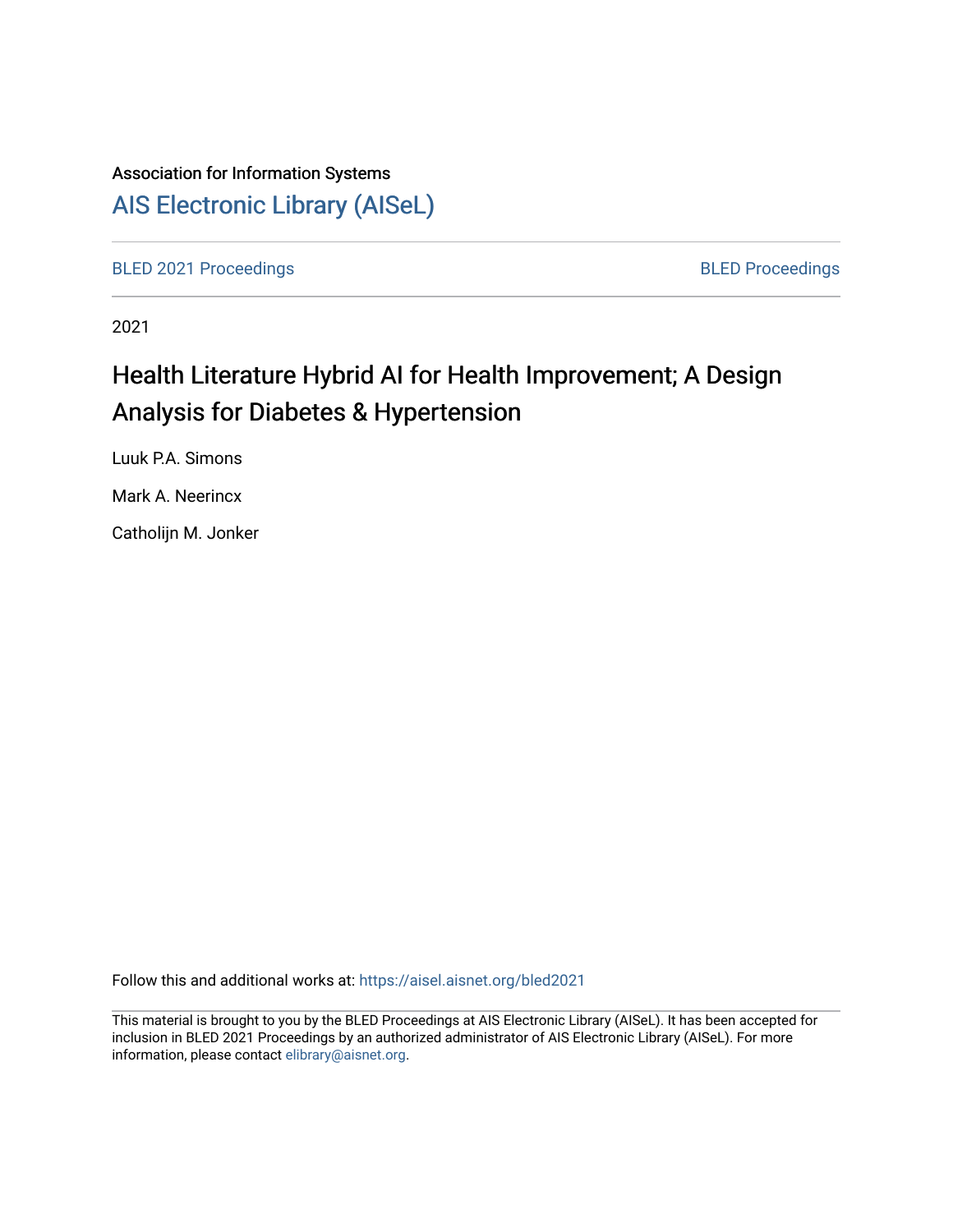## **HEALTH LITERATURE HYBRID AI FOR HEALTH IMPROVEMENT; A DESIGN ANALYSIS FOR DIABETES & HYPERTENSION**

#### LUUK PA SIMONS, MARK A NEERINCX &

#### CATHOLIJN M JONKER

Delft University of Technology, Faculty of Computer Science, Delft, Netherlands; e-mail: l.p.a.simons@tudelft.nl, M.A.Neerincx@tudelft.nl, C.M.Jonker@tudelft.nl

**Abstract** Increasingly, front runner patients and practitioners want to use state-of-the-art science for rapid lifestyle based cure of diseases of affluence. However, the number of new health studies per year (>500.000) is overwhelming. How to quickly assess state-of-the-art and use new opportunities for rapid patient DIY (Do-It-Yourself) health improvement? In order to develop a health literature hybrid AI to aid DIY rapid health improvement, we analyze user side functional requirements. A cross case design analysis is conducted for hypertension and T2D (Type 2 Diabetes), two major cardiometabolic conditions in our society. Our analysis shows that current DIY health support is 'watered down' advise, prone to medicalizing rather than empowering patients. We propose hybrid AI user requirements and discuss how a 2030 hybrid AI health support system can stimulate new ways of working in health and cure.

health, self management, AI quantifie self, service design, QFD, personal medicine

**Keywords:**



DOI https://doi.org/10.18690/978-961-286-485-9.14 ISBN 978-961-286-485-9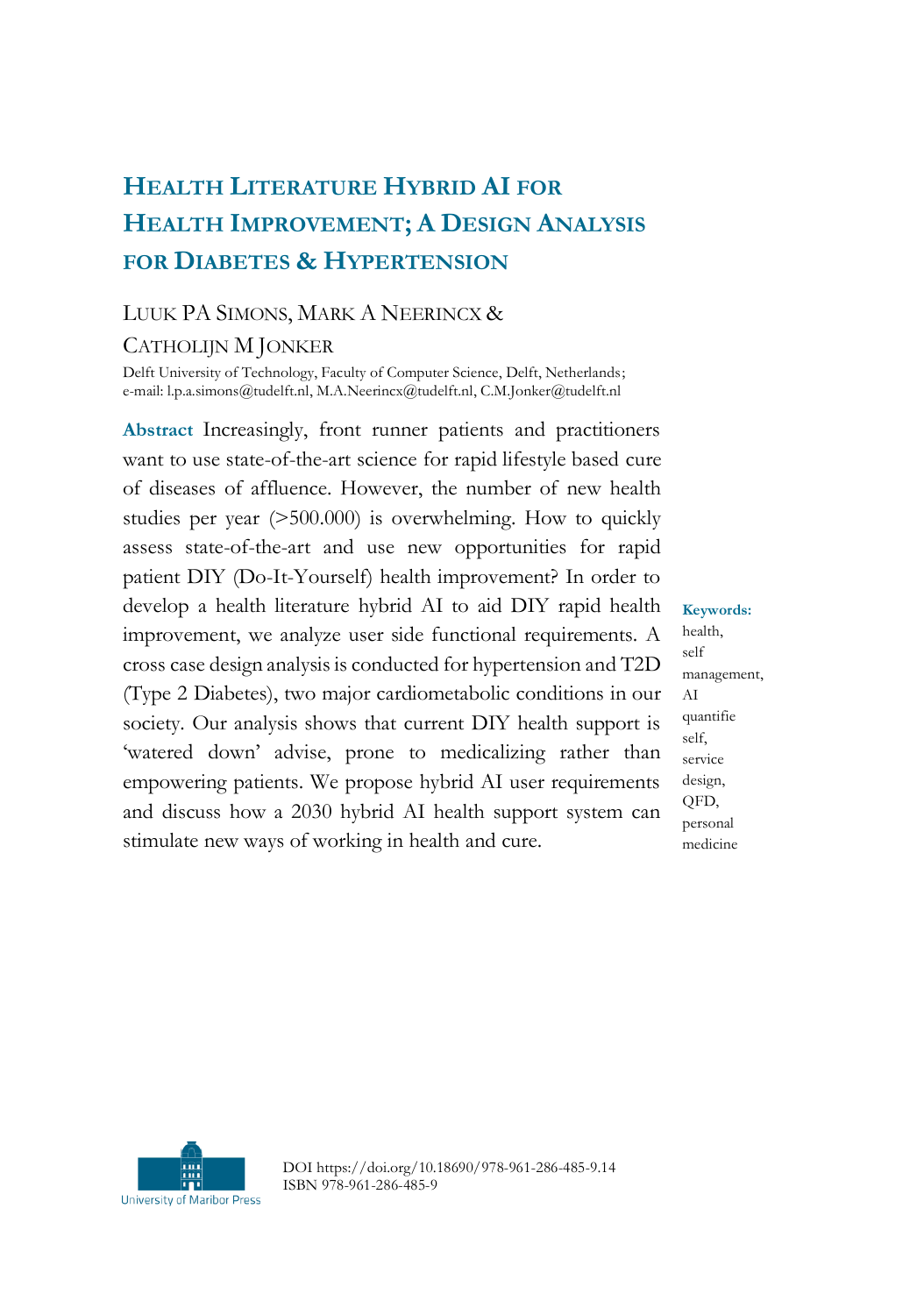#### **1 Introduction**

When it comes to lifestyle related diseases like cardiovascular disease, Type 2 Diabetes (T2D), dementia and colorectal-, prostate- and other forms of cancer, it turns out that key to our health is our biological self-repair. In virtually all our cells and tissues, damage is being repaired on a continuous basis (Li, 2019). This fact is still largely underutilized by patients and by healthcare professionals. Nor are we using the options to rapidly improve self-repair effectiveness (with biometric progress feedback on a daily basis) from healthy lifestyle choices on foods, exercise, sleep etc (Greger & Stone, 2016).

Already in 2009 Safeway CEO and the corporate Coalition to Advance Healthcare Reform have calculated that 74% of health costs come from only four conditions (cardiovascular disease, type 2 diabetes, obesity and cancer) which are largely preventable or reversible (Burd, 2009). The Lancet EAT committee reiterated this urgency to use options for prevention and reversal of disease more effectively: we cannot afford our current approach, not in health nor in ecology (Willett, 2019).

As discussed elsewhere, health improvement options are welcomed by many (though not all) patients around the moment of diagnosis (Simons, 2020a). There are groups of front runner patients and practitioners who want to use state-of-theart science for rapid lifestyle based cure of diseases of affluence. Moreover, research increasingly shows that from a biology perspective, health self-repair is more effective than current 'best available' medical treatments (largely because self-repair is biologically more plausible and more advanced, thanks to millions of years of evolution, Greger & Stone, 2016, Li, 2019). The number of well conducted RCT's (Randomized Controlled Trials) showing rapid health improvements within a matter of hours, days or weeks is rapidly growing, largely in the domains of cardio- and metabolic conditions, plus increasingly so in the onco- and neurology domains: depression and even dementia (Greger & Stone, 2016, Bredesen 2017, 2018, Ornish & Ornish 2019, Simons 2020a, 2021a, 2021b).

However, DIY health priorities are difficult to choose, since the number of yearly new studies on health is so large that the field can be overwhelming. For example, even when limiting the search to only the year 2019, Scholar Google finds >500.000 studies on 'health', of which >60.000 are on 'healthy lifestyle'. Furthermore, 2019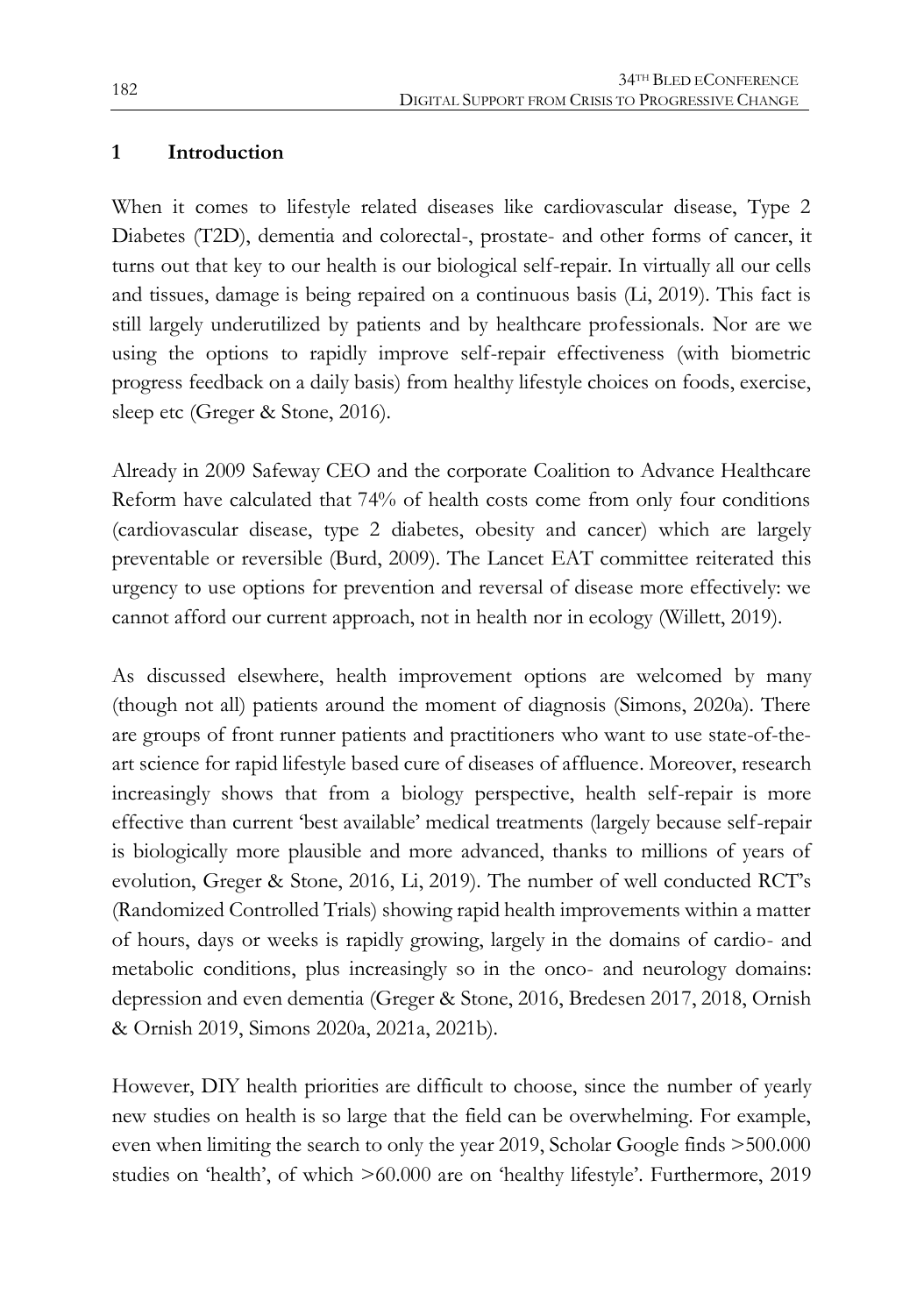has  $>150.000$  studies on 'obesity' and  $>180.000$  studies on 'cardiovascular health'. In short, every working day of the year there are >2000 new studies on health: good luck keeping up with that! And whether you are a practitioner or a patient, you likely have tasks which preclude reading many hours of literature every day. Given this enormous amount of literature, it is also quite easy to get lost in sub-branches, while losing sight of the bigger picture.

In order to help practitioners and DIY patients to navigate this massive amount of science and help them capture, assess and use the best and most recent available evidence on lifestyle interventions for disease reversal, we aim to develop a health literature AI. Thus, the main **research question** is:

What are user requirements for a health literature AI in order to support successful DIY healthy lifestyle choices for health self-repair?

### **2 Literature**

From a biology and health engineering perspective, some of the most promising recent health discoveries use our innate mechanisms for rapid bodily self-repair (Li, 2019). We want to help people experience and measure improved health, possibly within days, with rapid feedback of progress from health measurements.

For design purposes, we take a '2030' view from the future, using 'optimism by method': assuming maximum use of the dynamic nature of our biology for selfrepair and temporarily ignoring current healthcare barriers. Our aim is to promote cure via rapid health self-repair feedback cycles. This needs an approach with personal iteration cycles, see Figure 1, using (Cross, 1994, Simons, 2020a) goals analysis (problem space), intervention planning (solution space) and measurement portfolio (evaluation space).

We can translate this health iteration cycle into DIY health questions for the hypertension and T2D cases of this paper. DIY health questions for a patient (or a practitioner guiding him/her) may become: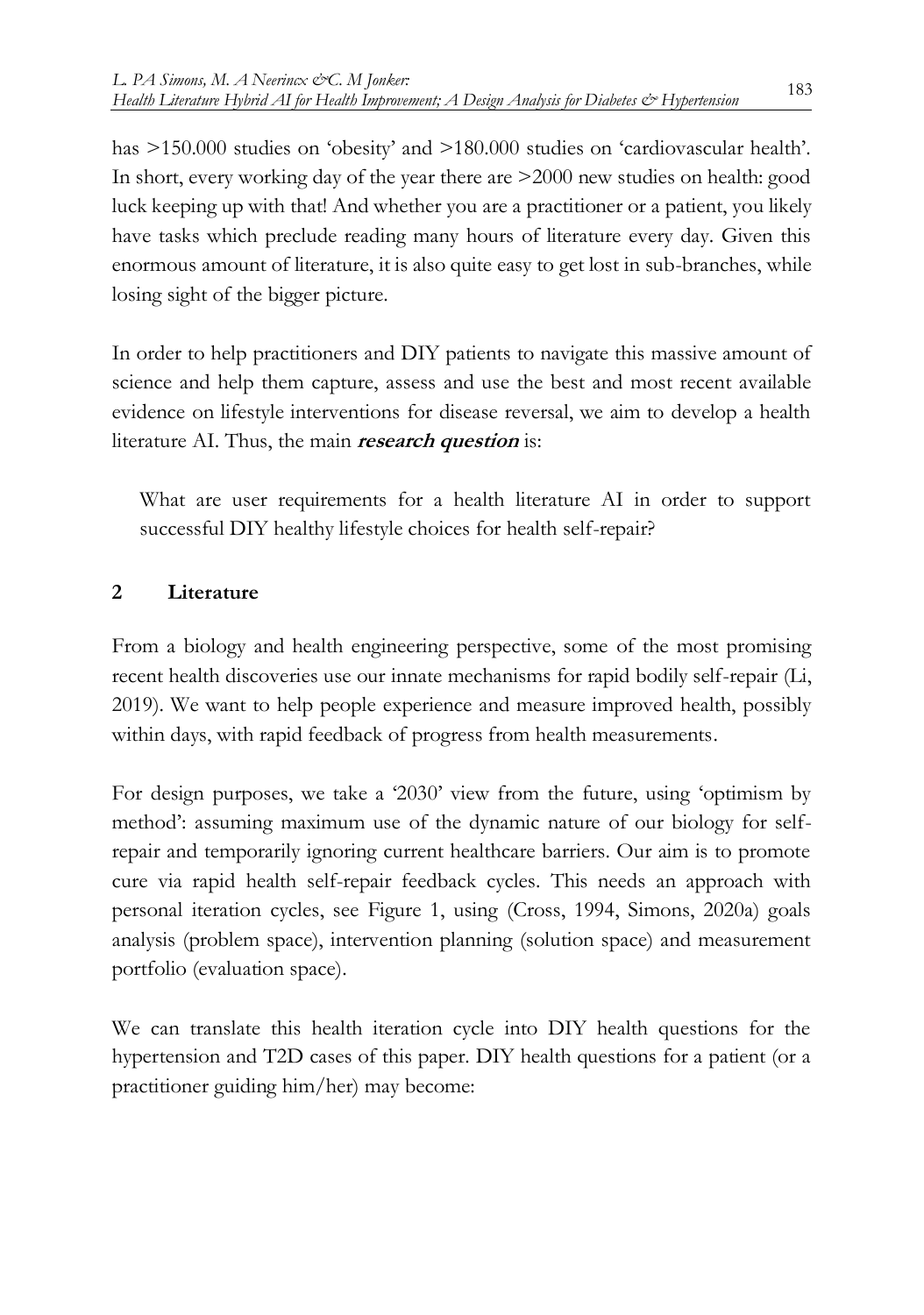- 1. What is the underlying biology of the condition (causes, outlook, risk factors)? (= Problem Space)
- 2. What are the most effective lifestyle interventions (& their attractiveness)? (= Solution Space)
- 3. What are suitable health tracking options (behaviors, symptoms, biometrics)? (= Evaluation Space)



**Figure 1: Personal iteration cycles for rapid health self-repair. 1**

Various forms of goal setting based on personal preferences and individual coaching, eTool use like microlearning for health, Quantified Self (QS) progress tracking and peer coaching have all been shown to aid success (Simons, 2015, 2016, 2020b). Generally, it is important that patients can set their own priorities and plans, while also using practitioner support (Simons, 2014). This is not only important from a personal perspective (motivation plus a suitable fit with personal preferences and context), but it is also important from the perspective of science and up to date evidence. Lifestyle advice for patients is often outdated, due to slow adoption in health care. On average, new findings take about two decades before they enter standard clinical practice (Balas & Boren, 2000). The practical implication is that for front runner **patients** with ambition in DIY health improvement, science has a lot more effectiveness and evidence to offer than is visible in regular patient lifestyle guidelines. The same challenge exists for **practitioners** wanting to support DIY

1

<sup>1</sup> Besides biology opportunities of self-repair, overall health iteration success depends on the full picture of choosing personal goals and behaviours that are best suited for one's preferences and context. See Simons (2010, 2013, 2014) for information on intervention planning.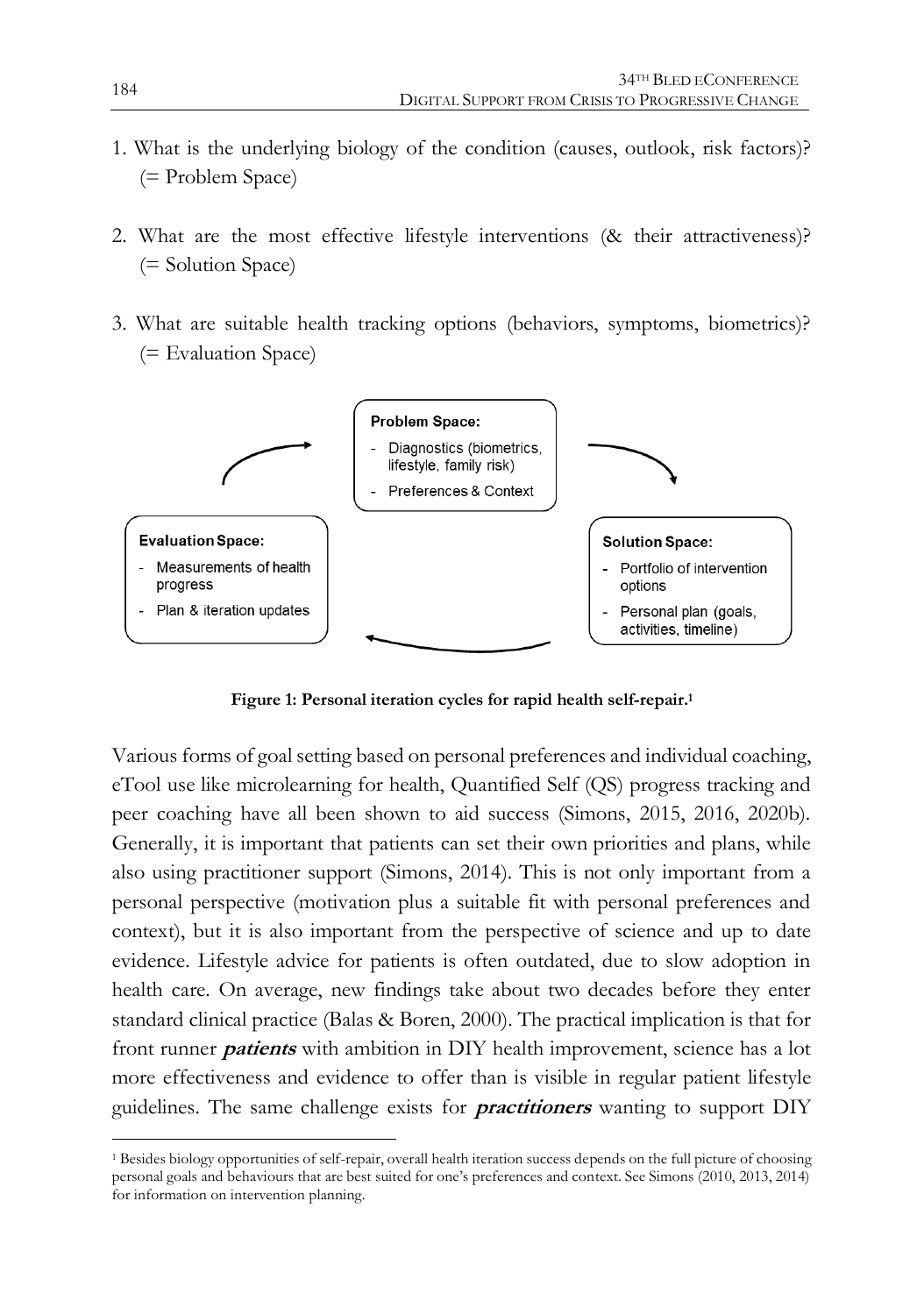health for their patients. Below, we describe how we use a cross-case analysis to find user requirements that must be fulfilled in order for the health literature AI system to aid DIY health intervention choices.

### **3 Method**

1

Our research question is a design analysis question. The analysis is an example of design research rather than design science (Vaishnavi & Kuechler, 2004), since design research aims at generating (domain specific) knowledge for solving a given problem. Our analysis will follow design cycle phases 1 and 2 of (Verschuren & Hartog, 2005): '1. first hunch' and '2. assumptions and requirements'. Our first hunch is that we need to explicate the gaps in common sources of information for DIY patients (health care lifestyle guidelines and Google Scholar2). In other words: which needs or gaps should be filled with the health literature AI to aid DIY health intervention choices? Second, can we formulate 'Voice of the Patient' user requirements? We use the first step from QFD (Quality Function Deployment) for software design. This means we explicate 'the voice of the user/patient', using words that users might use themselves (Simons & Verhagen, 2008, Schockert & Herzwurm, 2018), to indicate their needs when using the AI system. (Next, outside the scope of this paper, come steps to validate this with user testing and to form a QFD matrix translating user requirements to technology attributes.)

Since we want a domain-independent structure of the AI health literature support system, we use two different health domains for our DIY case analyses: hypertension and T2D (Type 2 Diabetes). We see them as suitable cases, since they are relevant (with these conditions impacting respectively 50% and 30% of people in affluent countries), different (managed and researched by different specialists) and obviously lifestyle related. We analyze the Dutch situation: What are some of the main health care lifestyle sites and guidelines that patients encounter? What do we observe if we compare that to leading edge lifestyle interventions?

Our approach is similar to action research in the sense that we have a high level of 'access' to the current practices and patients in these domains,<sup>3</sup> while at the same

<sup>2</sup> We take Scholar Google as a reference point for exploring recent studies, since it is so widely used.

<sup>3</sup> By providing 6 months of lifestyle coaching (Simons et al., 2010, 2017) for literally thousands of patients and caregivers in these domains, over the course of the past 10 years.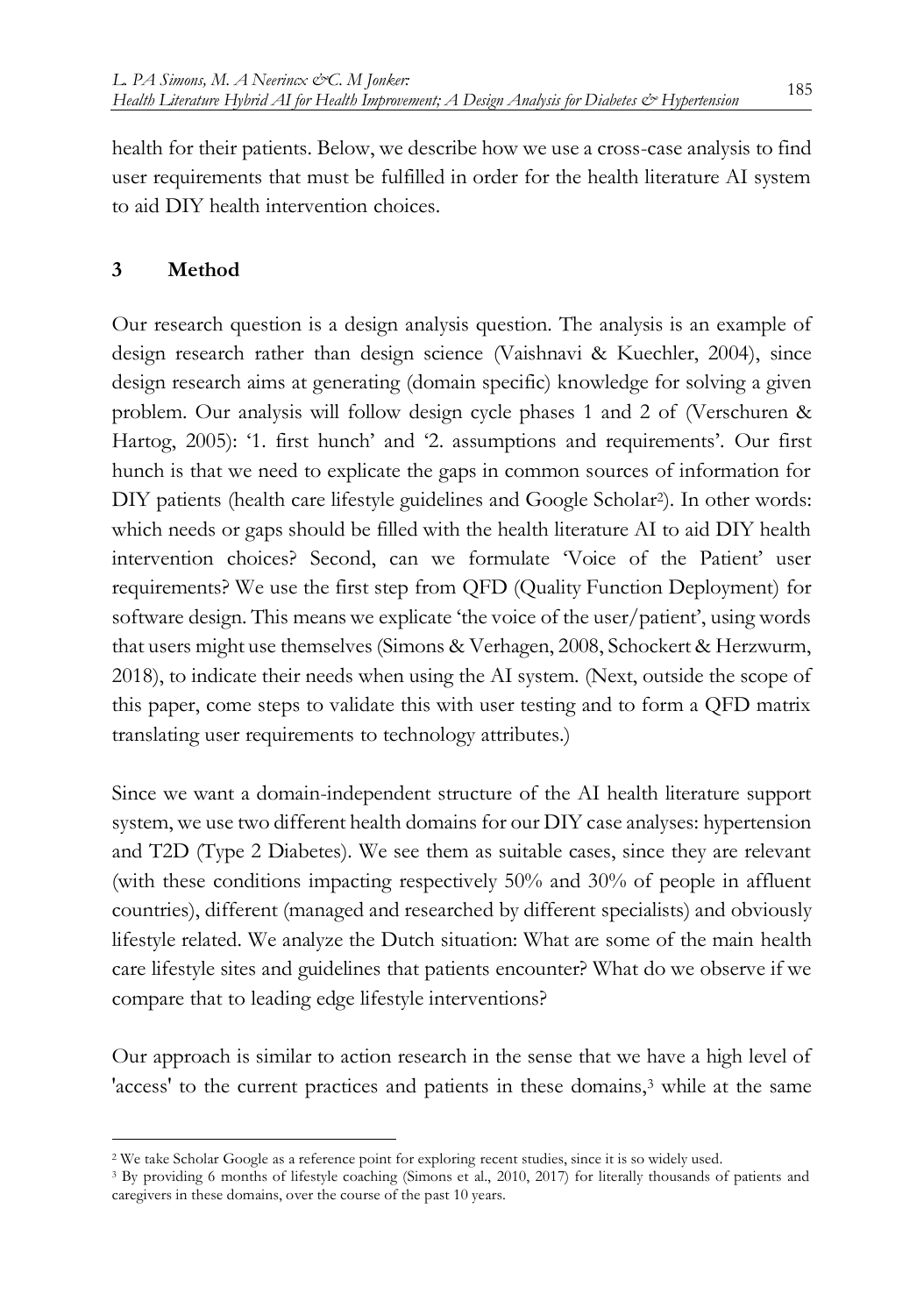time trying to help them in navigating the information diversity they encounter. Many 'front runner DIY patients' are not average. Although they are higher educated on average, we see their struggles on a daily basis in trying to digest and use the available health science for their DIY health choices. Simultaneously, we see potential for AI to help them. The user analysis in this paper is meant as a first iteration for 'user requirements' that would support their search and decision needs. A fruitful way to start, is to evaluate the current routes/tools they use and analyze the user needs that become apparent from that process.

In the analysis section below, we will take the following steps for our case and user needs analysis (for T2D & hypertension), in two main paragraphs:

- 1. (a) Case analysis **Health care advise**: What are some of the main health care lifestyle sites and guidelines that patients encounter for their condition?
- 1. (b) Evaluation from the design goal perspective: What **omissions** do we see if we compare results from step 1(a) to **leading lifestyle intervention science**?
- 2. (a) Case analysis **Science**, via Google Scholar: What is the content, diversity, clarity and applicability of the information found?
- 2. (b) **Translation to 'voice of the patient' user requirements**: How could the AI system support my needs and decisions?

## **4 Analysis, cases T2D & hypertension**

### **4.1 Health care lifestyle guidelines vs. DIY health decisions**

As an exemplary search route for a DIY patient with T2D in the Netherlands, we started with a google search (in Dutch) with: "I have diabetes, what can I do?" This led to a top 3 of respectable online sources: [www.thuisarts.nl](http://www.thuisarts.nl,/) (most visited NL site for family doctor questions), [www.diabetesfonds.nl](http://www.diabetesfonds.nl/) (NL diabetes research & funding) and [www.dvn.nl](http://www.dvn.nl/) ('Diabetes Vereniging NL' patient association).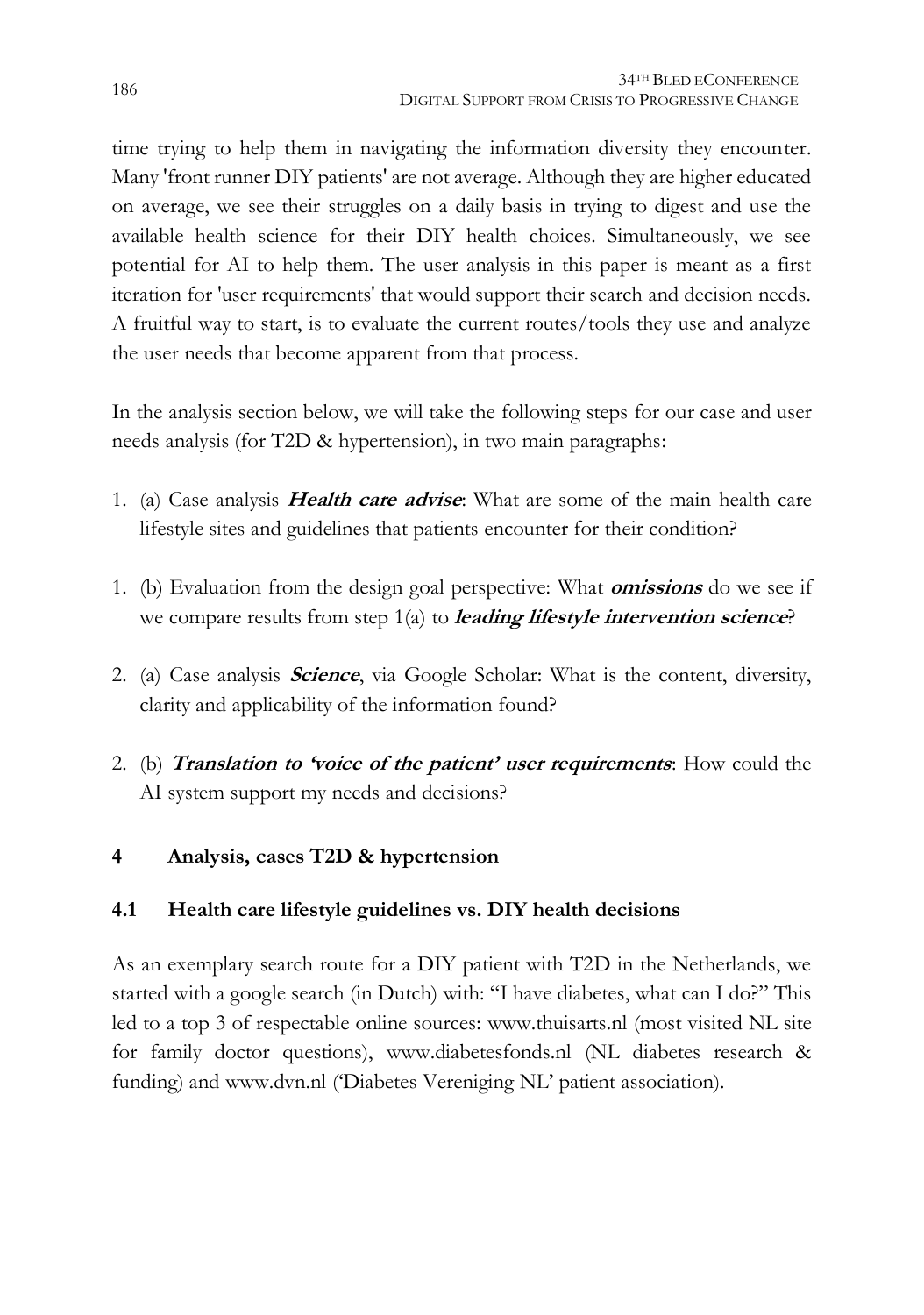|                   | T2D (Type 2 Diabetes)                   | Hypertension                              |
|-------------------|-----------------------------------------|-------------------------------------------|
| <b>Advised</b>    | -Lower your blood sugar by eating       | -Stop smoking, eat well (fruits,          |
| $\left( a\right)$ | well (fruits, veggies, nuts, yogurt. No | veggies, wholegrain, fibers, less         |
|                   | sugary drinks) brisk walk 30            | saturated fat), less salt, brisk walk 2,5 |
|                   | $min/day$ or 60 $min/day$ if            | hrs/week, less stress.                    |
|                   | overweight.                             | -Other factors: weight, alcohol, fatty    |
|                   | -If that doesn't work: pills.           | foods (& some meds)                       |
|                   | -Manage it well: 3-monthly medical      | -If cardiac risks: pills.                 |
|                   | checks.                                 | -Discuss checkups with doctor.            |
| <b>Omitted</b>    | -T2D is $>90\%$ avoidable with          | -Hypertension >90% avoidable with         |
| (b) <sup>4</sup>  | healthy lifestyle.                      | healthy lifestyle.                        |
|                   | -Interventions exist that remove        | -Interventions exist that remove          |
|                   | $>75\%$ of meds in 4 weeks.             | $>50\%$ of meds in 4 weeks.               |
|                   | -Causes: insulin resistance,            | -Causes: endothelial function &           |
|                   | lipotoxicity, inflammation: 1-wk        | inflammation: food has more &             |
|                   | reset interventions very effective.     | faster effect than medication.            |

|  |  | Table 1: Case analyses: What is advised vs. omitted on traditional health care sites? |  |
|--|--|---------------------------------------------------------------------------------------|--|
|--|--|---------------------------------------------------------------------------------------|--|

Apart from the similarities, also summarized in Table 1, it is interesting to see that www.thuisarts.nl is more directed towards medication and 3-monthly checks for complications. Whereas the other two sources explain the causal roles of health behaviors and insulin sensitivity better.



**Figure 2: Food page of [www.dvn.nl](http://www.dvn.nl/) directly contradicts [www.dvn.nl](http://www.dvn.nl/) advise.** 

1

<sup>4</sup> Sources from longstanding research lines: overall (Roberts & Barnard, 2005), in T2D (Hu, 2001, Fuhrman & Sorensen, 2012, Simons, 2016, 2021a) in hypertension, endothelial health and inflammation (Niskanen, 2004, Franzini, 2012, Rodriguez-Leyva, 2013, Dickinson, 2014, Kapil, 2015, Siervo, 2015, Greger & Stone, 2016).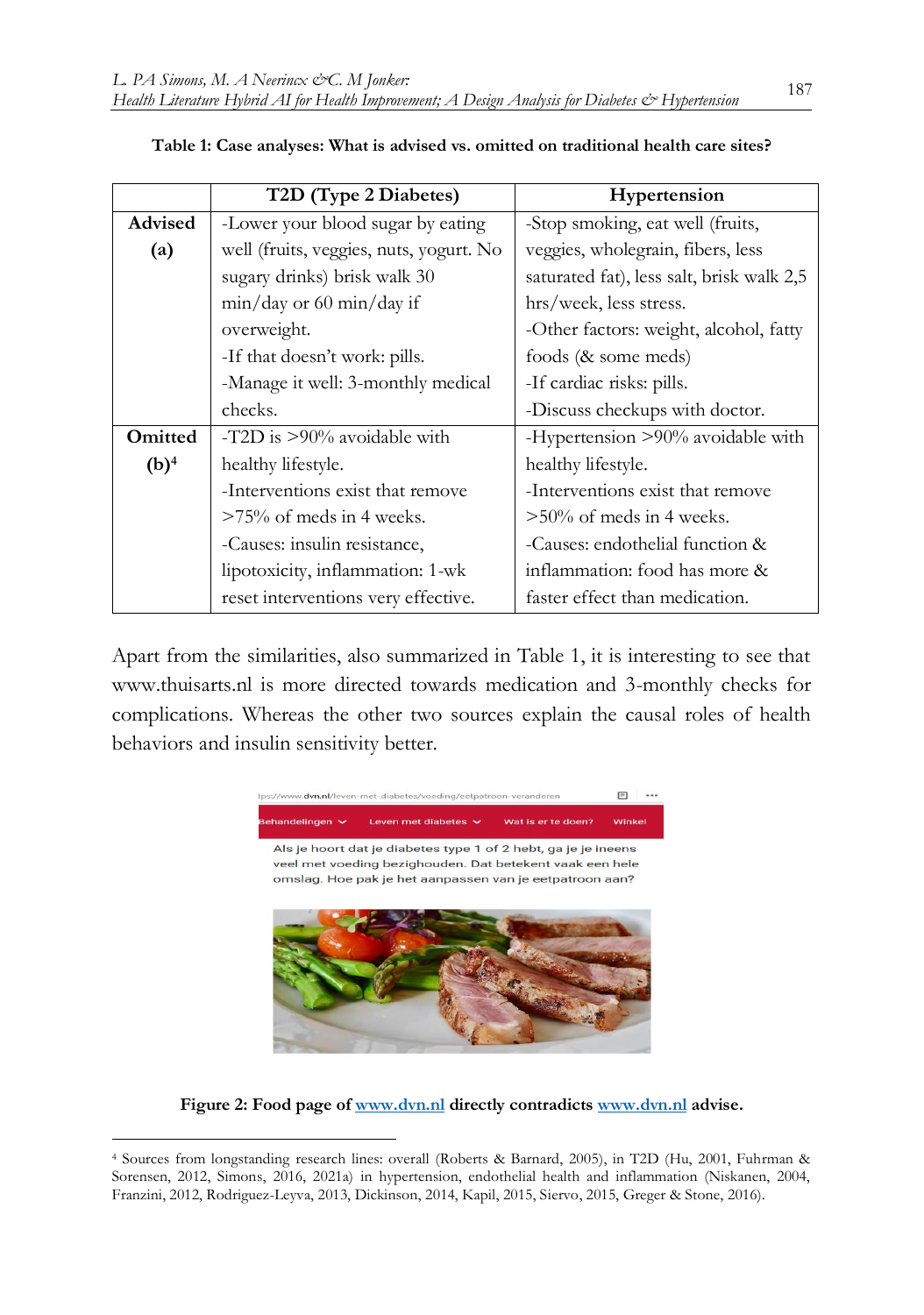A similar search for **hypertension** gave as top 3 sources: www.thuisarts.nl again, www.hartstichting.nl (cardiac research funding & patient education) and www.zorgkaartnederland.nl (patient association to compare care providers). Of these, www.hartstichting.nl gives most lifestyle support, but not anywhere close to scientific state-of-the-art.

Three aspects are fascinating about these sources: (1) all the relevant and evidence based health **facts they do not give**, **see 'Omitted' in Table 1** summary (2) tendencies to medicalize instead of empower patients (3) the **contradictions and biases** that persist from Dutch food culture. As two examples of bias, all three T2D sources are clear that saturated fats make things worse. Which they give as one of the reasons that meats should be avoided. Still, Figure 2 shows what the very first picture is on the www.dvn.nl healthy foods page: a meat based dish. And we all know that 1 picture speaks louder than 1000 words… A second example of Dutch food bias is cheese. Despite its high saturated fat content, all three T2D sites say that cheese is perfectly healthy for T2D patients, without providing any justification. The cheese advice is biologically implausible and it contrasts with large empirical studies (Guasch-Ferré, 2017, Drouin-Chartier, 2019) showing clear T2D risk reductions when replacing cheese and butter with less harmful foods<sup>5</sup>.

## **4.2 Scientific studies vs. DIY health decisions**

As illustrated in section 4.1, healthy lifestyle advice on main patient support sites is watered down and prone to cultural and historical biases. In other words: outdated and not suited to patients or practitioners that prefer high impact interventions. Hence, the question is: what if we go directly to the scientific state-of-the-art, how easily will we find clear and actionable answers? Though one could argue that scientific studies are not useful since they are not written for DIY health questions, one could also argue the opposite: when looking for the latest findings and evidence, what better place to look than science? The AI for DIY health we aim for, is meant to bridge both sides of this equation.

 $\overline{a}$ 

<sup>5</sup> Outside our scope, there are ample discussions (Campbell & Campbell, 2016, Fuhrman & Sorensen, 2012, Greger & Stone, 2016, Greger, 2019) of how our health institutions are living in bubbles of 'not rocking the boat', leading to culturally biased and watered down advice. Which is quite different from the high impact interventions that leading edge DIY patients and practitioners are looking for.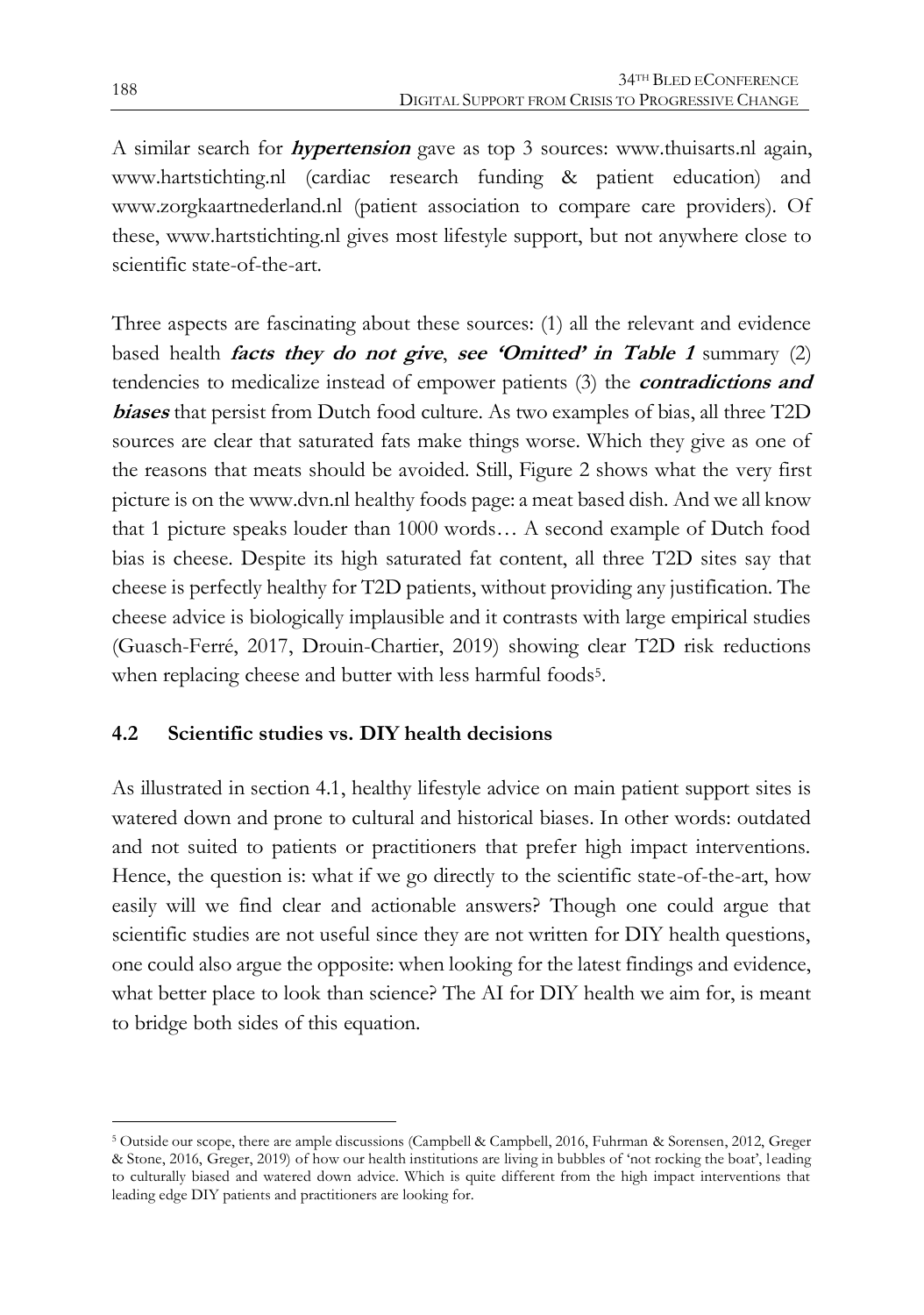| diabetes-2 intervention                                                                                                                                                                                                                                                                                                                                                                                                                                                                                                                                                                                                                                                                                     | diabetes-2 causes                                                                                                                                                                                                                                                                                                                                                                                                                                                                                                                                 | insulin sensitivity                                                                                                                                                                                                                                                                                                                                                                                                                                                                                                                                  |
|-------------------------------------------------------------------------------------------------------------------------------------------------------------------------------------------------------------------------------------------------------------------------------------------------------------------------------------------------------------------------------------------------------------------------------------------------------------------------------------------------------------------------------------------------------------------------------------------------------------------------------------------------------------------------------------------------------------|---------------------------------------------------------------------------------------------------------------------------------------------------------------------------------------------------------------------------------------------------------------------------------------------------------------------------------------------------------------------------------------------------------------------------------------------------------------------------------------------------------------------------------------------------|------------------------------------------------------------------------------------------------------------------------------------------------------------------------------------------------------------------------------------------------------------------------------------------------------------------------------------------------------------------------------------------------------------------------------------------------------------------------------------------------------------------------------------------------------|
| Onseveer 38,900 resultaten (0,16 sec).                                                                                                                                                                                                                                                                                                                                                                                                                                                                                                                                                                                                                                                                      | Ongeveer 45,900 resultaten (0,10 sec)                                                                                                                                                                                                                                                                                                                                                                                                                                                                                                             | Ongoveer 2.170.000 resultaten (0.11 sec)                                                                                                                                                                                                                                                                                                                                                                                                                                                                                                             |
| The Diabetes Prevention Program (DPP): description of lifestyle intervention<br>Diabetes Prevention Program (DPP) Research - Diabetes  2002 - Am Diabetes Assoc.<br>Cr. DP Geoteard door 1455 Verwante artikelen Alle 11 versus<br>Durability of a primary care-led weight-management intervention for remission due jabout the causes of diabetes 2). Now, there are almost too many ideas<br>of type 2 diabetes: 2-year results of the DIRECT open-label, cluster-<br>randomised trial                                                                                                                                                                                                                    | Unraveling the causes of diabetes<br>J Marx - 2002 - science sciencemag.org<br>Uncovering such susceptibility genes is much more difficult than identifying the single-gene de<br>that cause cystic forests and other simple hereditary diseases. Then years ago, nobody had a<br>C 99 Gecheenl door 184 Verwarde artikelen Alle 7 versies                                                                                                                                                                                                        | How to measure insulin sensitivity<br>E Ferrannini, A Mari - Journal of hypertension, 1998 - journals lww.com<br>Insulin resistance is common in the general population and tends to cluster with glucose<br>infolerance, dysipidaemia and high blood pressure. The importance of the Insulin-resistant<br>phenotype for the assessment of cardiovascular risk and response to intervention is<br>Cr. 99 Geoteent door 612 Verwante artikelen Alle 12 versies                                                                                        |
| MEJ Lean, WS Leslie, AC Barnes, N Brosnahan - The lancel Diabeles & , 2019 - Elsevier<br>Summary Background The DIRECT that assessed remission of type 2 diabetes during a<br>primary care-led weight monapement programme. At 1 year, 68 (46%) of 149 intervention<br>participants wara in remission and 36 (24%) had achieved at least 15 kg weight loss. The<br>17 PP Geoteerd door 199 Verwente artikelen Alle 12 yerses<br>Psychological family intervention for poorly controlled type 2 diabetes<br>KM Keogh, SM Smith, P While of managed care, 2011 - eprints may nothuniversity in                                                                                                                | Mortality and causes of death in the WHO Multinational Study of Vascular<br>Disease in Diabetes<br>NJ Morrish, SL Wang, LK Stevens, JH Faller, H Keen - Diabetologie, 2001 - Springer<br>5 18 Table 4. Underlying causes of death for each centre by diabetes type and sex Type I<br>insulin dependent) diabetes melitus Type II non-insulin dependent) diabetes melitus Centre<br>Cause men %) women %) men %) women %)  Diabetes 2 5) 3 10) 1 2) 0 0)<br>Cr 00 Germand door 1493 Verwante artikelen Alle 15 versies                             | Quantitative estimation of insulin sensitivity.<br>RN Bergman, YZ Ider, CR Bowden - American Journal of , 1979 - journals physiology.org<br>We have evaluated the feasibility of using a mathematical model of glucose disappearance<br>to estimate insulin sensitivity. Clucose was injected into conscious dogs at 100, 200, or 300<br>make. The measured time course of insulin was recorded as the" input." and the faling<br>Cr. 99 Gecileard door 2216 Verwante articolon Alle 11 version                                                      |
| and clarify any inaccurate and/or nogative perceptions about diabetes. (2) examine how  so that<br>clinicians and service planners can target such interventions more cost  The intervention group<br>also reported significant improvements in most liness perception dimensions (except<br>TZ BB Geoleerd door 182 Verwante artikelen Alia S versies 80<br>Promotora diabetes intervention for Mexican Americans<br>J Lujan, SK Oshvald, M Orliz - The Diabetes Educator, 2007 - journals sagepub com-<br>Promotora Diabetes Intervention for Mexican Americans Purpose  The Intervention was cultured<br>specific and consisted of participative group education, telephone contact, and follow-up using | Failure of adipocyte differentiation causes type II diabetes mellitus?<br>E Dantorth - Naturo gonotics, 2000 - naturo com<br>After PCR testing, 436 putative SNPs were available. These were re- Sampling SNPs Failure<br>of adipocyte differentiation causes type it diabetes mellitus? 20 30 40 50 60 0 25 50 75 100 CN<br>EX lab Q (phred) in HQD % polymorphic 0 2 4 6 8 0 25 50 75 100 CN EX lab<br>** 00 Conteast door 508 Venusate artikelen Alle 5 versies<br>rrom Obesity-associated low-grade inflammation in type 2 diabetes mellitus. | Quantitative insulin sensitivity check index: a simple, accurate method f<br>assessing insulin sensitivity in humans<br>A Katz, SS Nambi, K Mather, AD Baron. - The Journal of  2000 - academic oup com<br>Insulin resistance plays an important role in the pathophysiology of diabetes and is<br>associated with obesity and other cardiovascular risk factors. The "gold standard" glucose<br>clamp and minimal model analysis are two established methods for determining insulin<br>Tr 99 Geckeard door 3962 Verwante artikelen Alle 11 versies |
| inspirational faith- based health behavior change postcards<br>Cr. 22 Genteent door 192 Verwante articulary Alle 10 verses<br>prou: Effect of lifestyle intervention in patients with type 2 diabetes: a meta-<br>analysis<br>L Chen, JH Pei, J Kusng, HM Chen, Z Chen, ZW Li., - Metabolism, 2015 - Elsevier                                                                                                                                                                                                                                                                                                                                                                                               | causes and consequences<br>MM Van Greevenbroek. CG Schalkwik. CD Stehouwer - Neth J Med. 2013 - nimonline nl<br>reVieW chesity-essociated low-grade inflammation in type 2 diabetes mellius: causes and<br>comeoguances  dysfunction, vascular dysfunction, innate and adaptive immunity HoW does obes<br>CaUse tyPe 2  2. 3 Several different fat depots have been identified, each with specific<br>D Germent door 243 Venezute artikelen Alle 8 versies 16                                                                                     | Assessment of Insulin Sensitivity in Vivo<br>RN Bergman, DT Finegood, M Ader - Endocrine reviews, 1985 - academic oup com<br>Origin of the Insulin Sensitivity Concept H ISTORICALLY, the study of the pathogenesis of<br>diabetes mellitus was in the traditional pattern of endocrinology, removal of the pancreas led<br>to experimental diabetes, and administration of insulin, a pancreatic isolate, ameliorated the<br>Cr 99 Geciteerd door 1333 Verwante articelen Alle 7 versies                                                            |

**Figure 3: Illustration of study diversity when searching for DIY health answers.** 

One sees when using Google Scholar, see Figure 3, that the body of scientific studies is not only large, but also highly diverse, with many different subdisciplines in science having their own language and focus. For example, the search results for measuring insulin sensitivity (or -resistance) are way too diverse and technical for helping a patient with his/her daily or weekly progress tracking question. A simple 'ask your doctor to measure it via an OGTT (Oral Glucose Tolerance Test)' would be more helpful. In Table 2 we summarize our main Scholar search findings with regard to the section 2 patient questions: causes, interventions and measurements.

|         | T2D (Type 2 Diabetes)                       | Hypertension                              |
|---------|---------------------------------------------|-------------------------------------------|
| Study   | - <b>Causes</b> : diverse papers, many with | - Causes: many forms (resistant,          |
| Search  | a genetics, cell or pharma focus, or        | pulmonary, nondipping, secondary)         |
| Content | on complications (cardiac, renal,           | correlates & co-morbidities of            |
|         | retina etc). Different results per          | hypertension.                             |
|         | population. Psycho-socio-cultural           | -Interventions: apart from many           |
|         | factors.                                    | drugs intervention also a long            |
|         | -Interventions: widely varying              | lifestyle interventions tradition. Hard   |
|         | results & difficult to assess why.          | to find and compare dose-response         |
|         | Reviews= 'average' results, not             | for components: salt, meat, smoke,        |
|         | highest impact.                             | sports, stress, alcohol, fruits, veggies, |
|         | -Measuring: either 'medi-tech'              | fiber etc.                                |
|         | details or quarterly checks & sugar         | -Measuring: Many on 24-h                  |
|         | management or 'modest' QS for               | ambulatory monitoring. 'Manage it'        |
|         | walking, weight loss etc.                   | is checkups (& often drugs).              |

**Table 2: Use cases science: study overview & contents evaluation**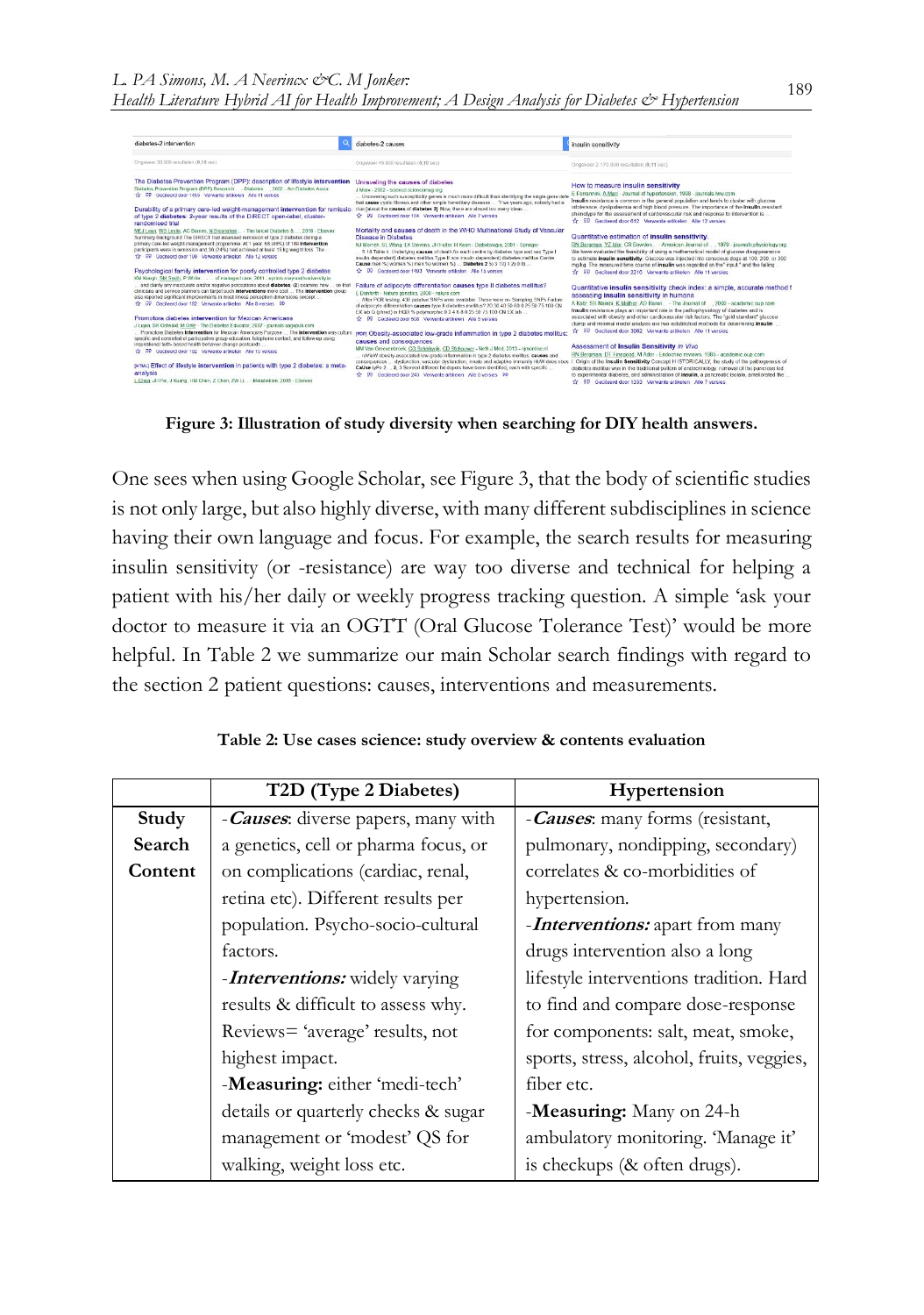Another finding is that Google Scholar search results aid in exploring the field, but they are not qualified overviews, see also Figure 3. Overviews exist in the various academic subdisciplines, like literature reviews or meta-analyses, but they often match poorly to the more action-focused 'voice of the patient' questions we hear on a daily basis. These are questions on e.g. feasibility of interventions, what is most useful to do and to measure and how to deal with dilemma's and tradeoffs?

## In **answer to our Research Question** and including the concerns above, we get as draft **'voice of the patient' user requirements** for the AI system:

- 1. What are the main causal lifestyle factors that I can potentially influence?
- 1.1. How large are the effects per causal factor?
- 1.2. What is the quality of evidence to support this?
- 2. What are the most effective lifestyle interventions?
- 2.1 Which are relatively easy and/or attractive for me?
- 2.2 Which offer rapid, noticeable health results?
- 3. How can I rapidly measure my health progress?
- 3.1 Which measurements are low cost & practical for DIY?
- 3.2 Which are reliable health progress indicators (=have good external validity)?
- 4. Which attributes above need tradeoff decisions?

If we then look at for example questions 2.1 (intervention ease and attractiveness) or 2.2 (rapid results), we find that most academic overviews are not outlined along these lines. The AI system will need to provide functionality to fill that void and help answer these questions for front runner DIY patients and practitioners.

## **5 Discussion & Conclusion: AI for next level Quantified Self**

An important limitation to our study is that our results still need validation via user testing. Preferably via a Wizard of Oz type of study, with questions like: What would you like to know? Which searches would you use? How would result XYZ help you? What display of results would you like? And in terms of design process, the next QFD step has to be taken: translation of the user requirements to technical attributes which fulfill those requirements for the AI system.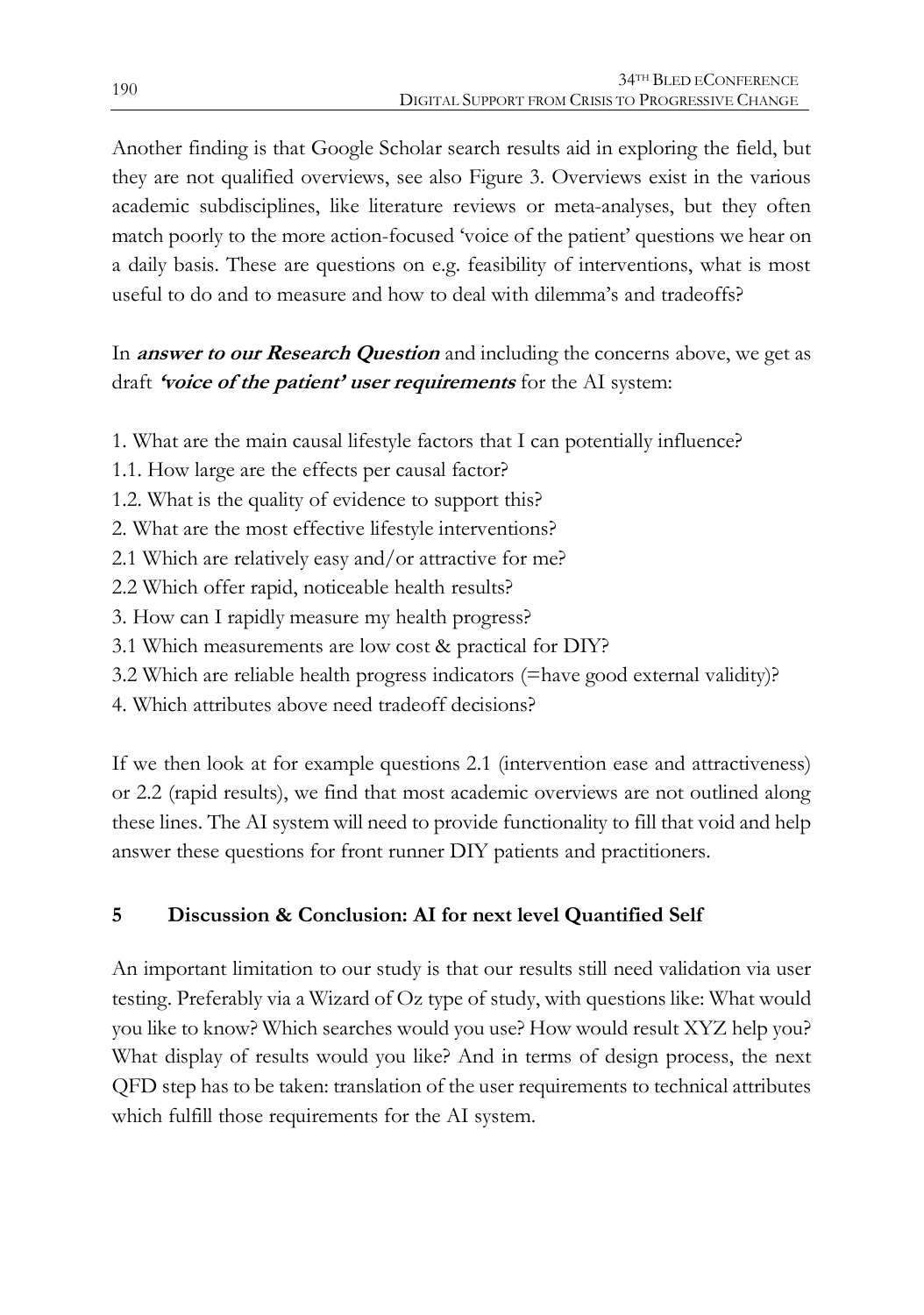Still, our analyses illustrate that standard lifestyle guidelines are rather meager for health DIY purposes (section 4.1) whereas the scientific information is huge and hard to assess, with many different 'bubbles' within the scientific community whose discussions are highly specialized and disjunct (section 4.2). When designing AI support, there are three reasons for a **hybrid** AI system (which includes expert mediated interpretations) rather than stand-alone AI. First, human interpretation of research design and study validity are needed to counter 'fabricated pseudo-science' lifestyle studies which are often industry-sponsored (Campbell & Campbell, 2016, Greger & Stone, 2016, Simons, 2020a). Second, to avoid 'newness bias'. For example the PCRM (Physicians Committee for Responsible Medicine) show how 'serious scientists' have abandoned studying cholesterol effects of eggs decades ago, since the results were so clear, leaving the field open to biased egg industry studies under labels like 'recent studies show ..' (Barnard, 2019). Third, due to all kinds of confounding factors, lifestyle intervention successes can be difficult to achieve, thus cluttering the scientific field with mediocre results. If 90% of attempts for a certain intervention were less successful, how do we interpret and present the 10% that were very successful? Although this 10% may not form a majority, they often do lead the way forward for new lifestyle successes.

#### **Conclusion**

Front runner patients and practitioners aiming for rapid DIY health improvements have a lot to offer for pioneering the frontiers of a more sustainable and effective '2030' healthcare. This will become even more powerful when they have a shared state-of-the-art health literature view thanks to the hybrid AI system we aim to develop. For diseases of affluence, if ''health is what happens between doctors' visits'', this is a cheaper, more effective way to deliver health care.

#### **Aknowledgements**

This research was (partly) funded by the https://www.hybrid-intelligence-centre.nl/ a 10-year programme funded the Dutch Ministry of Education, Culture and Science through the Netherlands Organisation for Scientific Research, grant number 024.004.022 and by EU H2020 ICT48 project ``Humane AI Net'' under contract \$\# \$ 952026.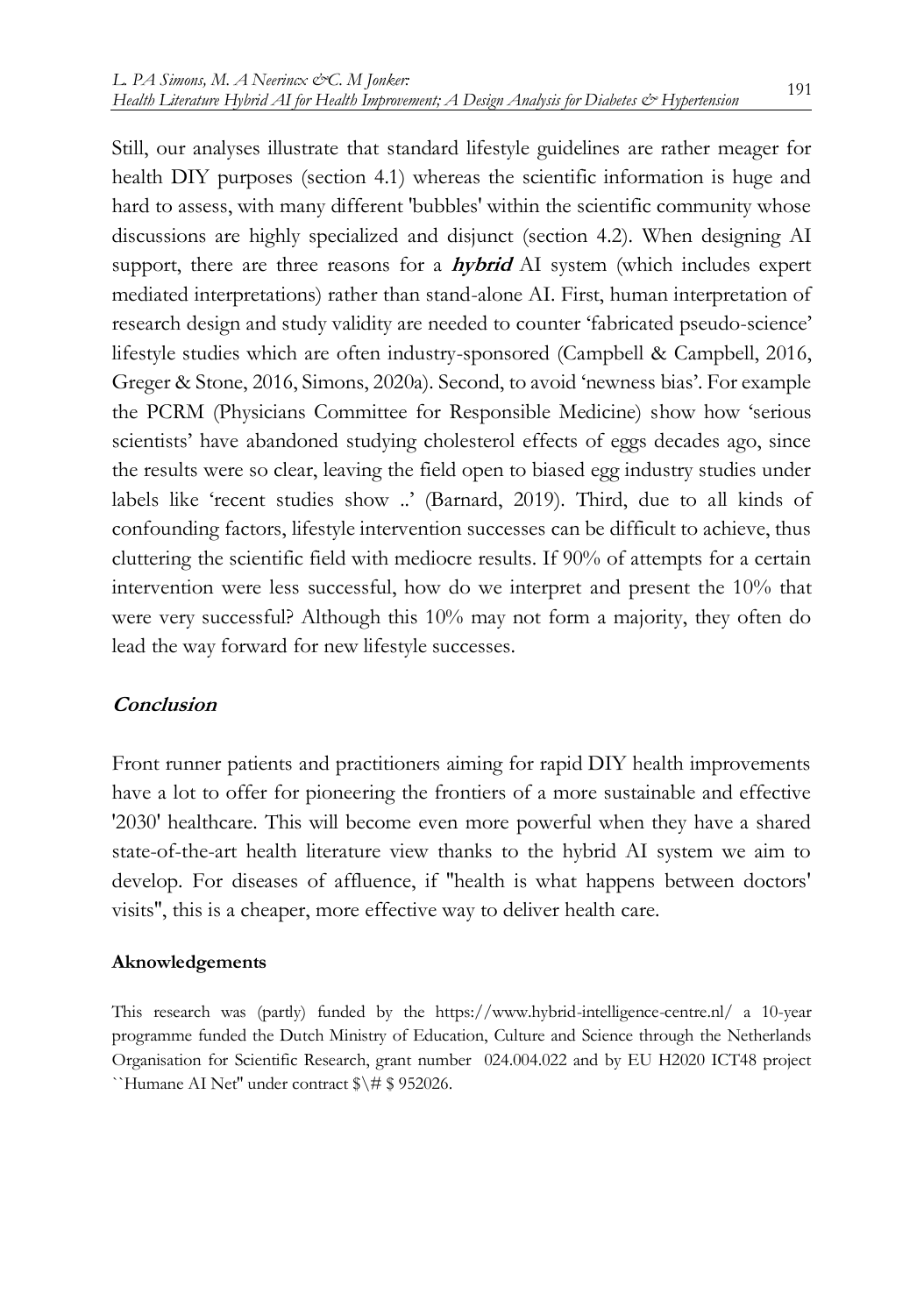#### **References**

- Balas, E. A., & Boren, S. A. (2000). Yearbook of medical informatics: managing clinical knowledge for health care improvement. Stuttgart, Germany.
- Barnard, N. D., Long, M. B., Ferguson, J. M., Flores, R., & Kahleova, H. (2019). Industry Funding and Cholesterol Research: A Systematic Review. American Journal of Lifestyle Medicine, 1559827619892198.
- Bredesen, D. (2017). The end of Alzheimer's: The first program to prevent and reverse cognitive decline. Penguin.
- Bredesen, D. E., Sharlin, K., Jenkins, D., Okuno, M. et al (2018). Reversal of cognitive decline: 100 patients. J Alzheimers Dis Parkinsonism, 8(450), 2161-0460.
- Burd, Steven A. (2009), "How Safeway Is Cutting Health-Care Costs," Wall Street Journal, Eastern Edition, June 12, A15.
- Campbell, T. C., & Campbell II, T. M. (2016). The China Study: Revised and Expanded Edition: The Most Comprehensive Study of Nutrition Ever Conducted and the Startling Implications for Diet, Weight Loss, and Long-Term Health. BenBella Books, Inc.
- Cross, N. (1994). Engineering Design Methods; Strategies for Product Design (2nd ed. ed.). Chichester: John Wiley & Sons.
- Dickinson, K. M., Clifton, P. M., Burrell, L. M., Barrett, P. H. R., & Keogh, J. B. (2014). Postprandial effects of a high salt meal on serum sodium, arterial stiffness, markers of nitric oxide production and markers of endothelial function. Atherosclerosis, 232(1), 211-216.
- Drouin-Chartier, J. P., Li, Y., Ardisson Korat, A. V., Ding, M., Lamarche, B., Manson, J. E., ... & Hu, F. B. (2019). Changes in dairy product consumption and risk of type 2 diabetes: results from 3 large prospective cohorts of US men and women. Am J Clin Nutr, 110(5), 1201-1212.
- Franzini, L., Ardigo, D., Valtuena, S., Pellegrini, N., Del Rio, D., Bianchi, M. A., ... & Zavaroni, I. (2012). Food selection based on high total antioxidant capacity improves endothelial function in a low cardiovascular risk population. Nutrition, Metabolism and Cardiovascular Diseases, 22(1), 50-57.
- Fuhrman, J., & Sorensen, C. (2012). The End of Diabetes. HarperCollins.
- Greger, M., & Stone, G. (2016). How not to die: discover the foods scientifically proven to prevent and reverse disease. Pan Macmillan.
- Greger, M. (2019) How Not to Diet: The Groundbreaking Science of Healthy, Permanent Weight Loss. Flatiron Books.
- Guasch-Ferré, M., Becerra-Tomas, N., Ruiz-Canela, M., Corella, D., Schröder, H., Estruch, R., ... & Salas-Salvadó, J. (2017). Total and subtypes of dietary fat intake and risk of type 2 diabetes mellitus in the Prevención con Dieta Mediterránea (PREDIMED) study. Am J Clin Nutr, 105(3), 723-735.
- Schockert, S., & Herzwurm, G. (2018). Agile Software Quality Function Deployment. Software Engineering und Software Management 2018.
- Hu, F. B., Manson, J. E., Stampfer, M. J., Colditz, G., Liu, S., Solomon, C. G., & Willett, W. C. (2001). Diet, lifestyle, and the risk of type 2 diabetes mellitus in women. New England journal of medicine, 345(11), 790-797.
- Kapil, V., Khambata, R. S., Robertson, A., Caulfield, M. J., & Ahluwalia, A. (2015). Dietary nitrate provides sustained blood pressure lowering in hypertensive patients: a randomized, phase 2, double-blind, placebo-controlled study. Hypertension, 65(2), 320-327.
- Li, W. (2019). Eat to Beat Disease: The Body's Five Defence Systems and the Foods that Could Save Your Life. Random House.
- Niskanen, L., Laaksonen, D. E., Nyyssönen, K., Punnonen, K., Valkonen, V. P., Fuentes, R., ... & Salonen, J. T. (2004). Inflammation, abdominal obesity, and smoking as predictors of hypertension. Hypertension, 44(6), 859-865.
- Ornish, D., & Ornish, A. (2019). Undo it!: How simple lifestyle changes can reverse most chronic diseases. Ballantine Books.